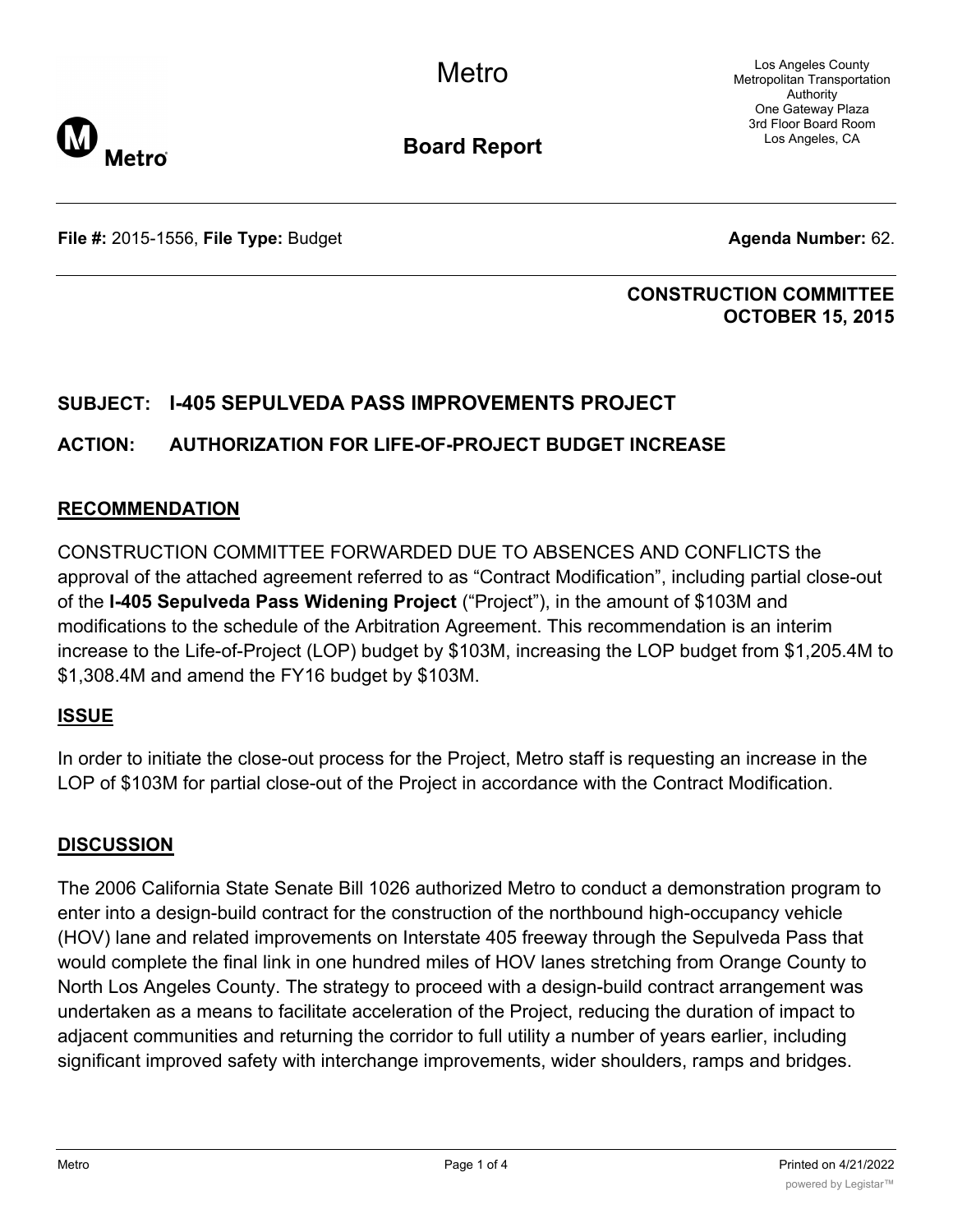On April 23, 2009, the Board awarded Contract C0822 for the design and construction of the I-405 Sepulveda Pass Widening Project to Kiewit Infrastructure West, Co. and established an original LOP budget of \$1,034M for the Project.

A report prepared in 2014, found the improvements had provided the following benefits:

- Reduced peak-period congestion by 2 hours.
- Reduced daily vehicle delays by 37%.
- Increased northbound vehicle capacity by 15%.
- Reduced arterial flow volumes on adjacent major streets by 20-50%.
- · Improved safety 25% fewer Freeway Service Patrol (FSP) requests and 35% fewer incidents on I-405.

On May 15, 2015, Metro and Kiewit signed an Alternative Dispute Resolution Contract Modification ("Arbitration Agreement"), which amended the Contract to resolve the issues between them by a binding arbitration process established and defined by the Arbitration Agreement. The Arbitration Agreement specifically identified which issues were to be addressed in Hearing 1 and Hearing 2.

Substantial Completion was issued by Metro to Kiewit on September 18, 2015. In order to expedite Project close-out, the attached Contract Modification would resolve all of the Hearing 1 issues that otherwise would have to be decided in the arbitration. This agreement comprises the \$103M and closes out Hearing 1 completely. The terms of the Contract Modification provide additional details and information in this regard. The Contract Modification does not resolve any Hearing 2 issues which will still proceed in the arbitration under a new schedule culminating in a hearing in February 2017 pursuant to the Contract Modification.

### **DETERMINATION OF SAFETY IMPACT**

The changes identified in this board report will have no impact on safety of the overall I-405 at completion.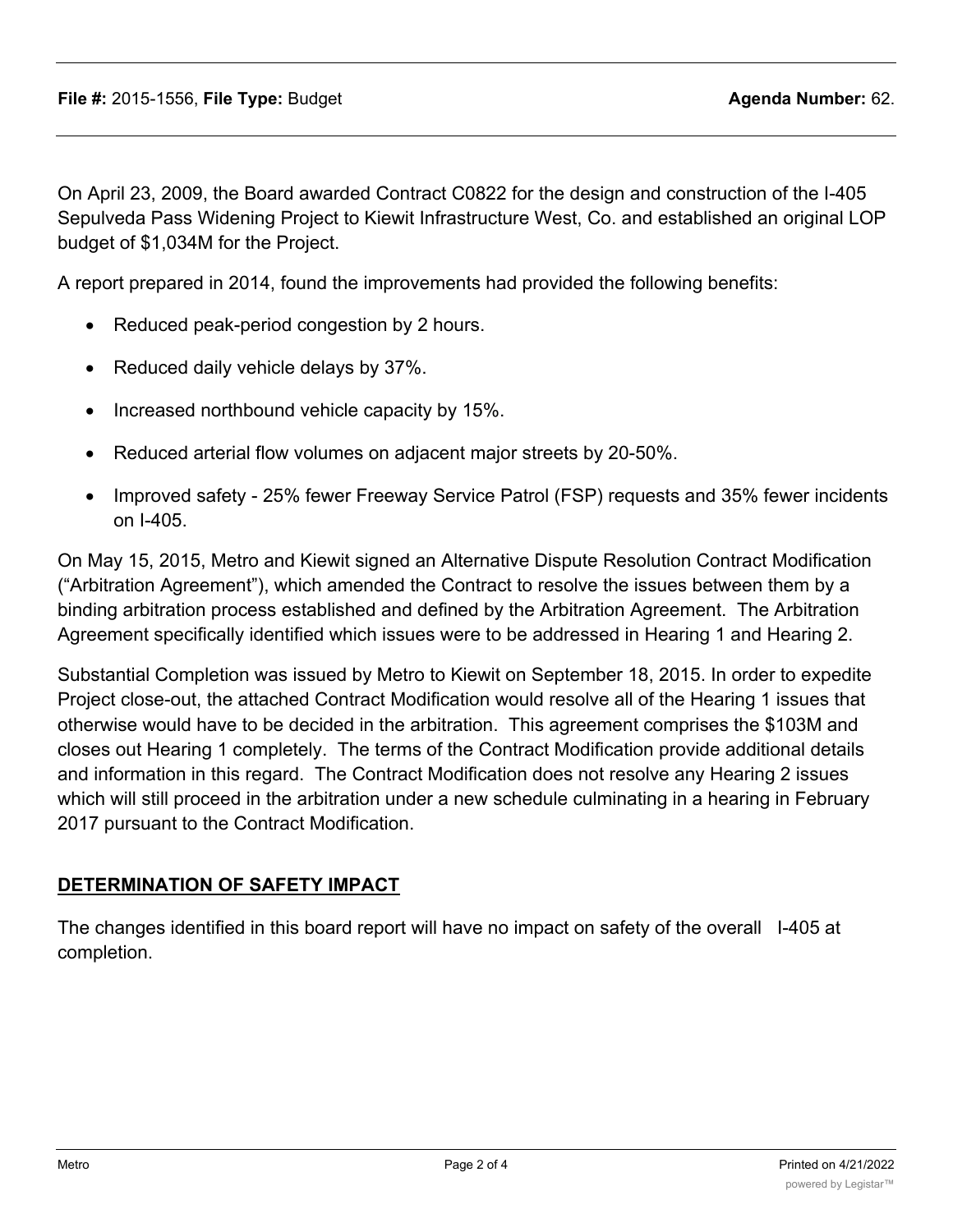# **FINANCIAL IMPACT**

#### Impact to Budget

Funding for the \$103.0M action was not included in the FY16 budget for Project 405523. In order to execute the payment of partial close-out, the FY16 budget will need to be amended by \$103.0M. The funding sources for the payment are a combination of previously obligated federal Regional Surface Transportation Program funds (approximately \$26M) and Proposition C 25% cash/bonds, approximately \$77M. We will seek to maximize the use of federal grants and use the Proposition C 25% funds as the funds of last resort. Since this is a multi-year project, the project manager and cost center manager will be responsible for budgeting future fiscal years.

The Proposition C 25% funds are not eligible for bus and rail operations. The Regional Surface Transportation Program funds are broadly eligible for any transportation capital purpose, including transit preventative maintenance and contracted-out paratransit services.

### **ALTERNATIVES CONSIDERED**

Metro could reject the Contract Modification and increase in LOP and continue with arbitration of the Hearing 1 issues.

### **NEXT STEPS**

Subject to Board approval, as requested above, the Chief Executive Officer will execute the Contract Modification closing out Hearing 1 issues. At the next Board meeting, staff will request authorization for soft costs to close out the Project and continue to provide support for the arbitration of Hearing 2 issues.

### **ATTACHMENTS**

Attachment A - Contract Modification

|  | Prepared by: | Nazem Moussa, DEO, Project Management (213) 922-7221 |  |
|--|--------------|------------------------------------------------------|--|
|--|--------------|------------------------------------------------------|--|

Reviewed by: Bryan Pennington, Deputy Executive Director, Program Management (213) 922- 7449

Richard Clarke, Executive Director of Program Management (213) 922-7557

Phillip A. Washington, Chief Executive Officer (213) 922-7555